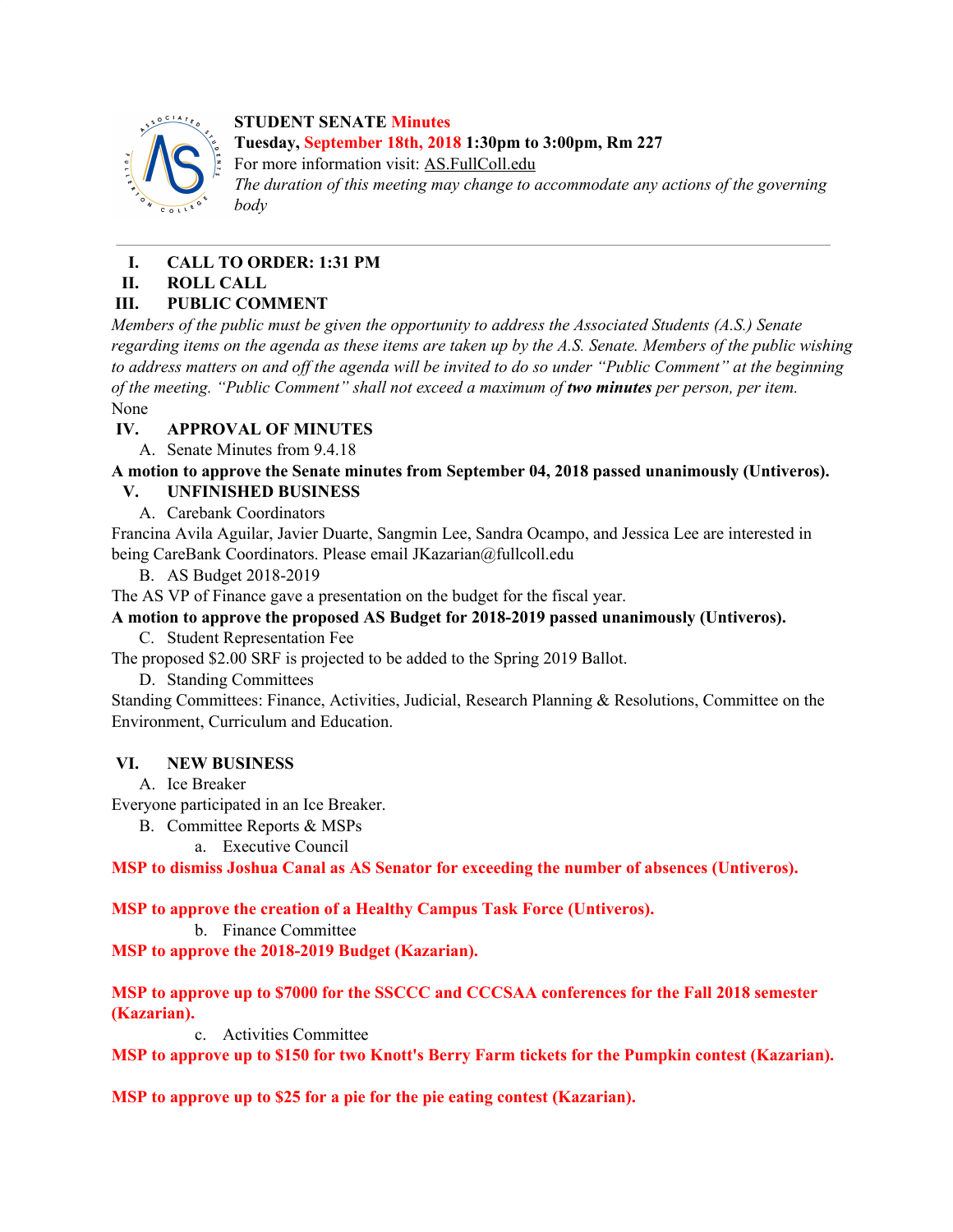### **A motion to approve the MSPs under Committee Reports and MSPs passed unanimously (Marnell).**

d. Inter-Club Council

C. Presentation from Cadena Cultural Center & Transfer Center

The chair moved to this item.

There were presentations for the Cadena Cultural and Transfer Centers

D. Swearing In

Sandra Ocampo was sworn in as VP of Student Senate.

Raga Kavari was sworn in as VP of Records.

Laura Sanchez, Harutyun Kejejyan, Ashley Andino, Michael Carter, Zi Jennifer Zhuang, Sangmin Lee, Sana Abbaali, Annika Thompson, Kara Regan, Francina Avila Aguilar, Guadalupe Salazar Castaneda, Wendy Hernandez Torres, Javier Duarte, Nallely Paloma Almanza, Trishia Claudine Lim, Kyle Hickey, Emily Salcido and Tonatiuh Perez were sworn in as Student Senators.

E. Approving Student Representatives

**A motion to approve Alejandro Cervantes, Karen Sosa, Jooho Lee, Rosa Serrano, Andrea Estrada, Jessica Lee, Erika Gutierrez and Hannah Avalos as Student Representatives pending verification of eligibility passed unanimously (Marnell).**

#### F. CDO Committees

### **A motion to extend time by 15 minutes passed unanimously (Abbaali).**

Contested CDO Committee Positions:

Diversity Committee - Rosa Serrano, Tonatiuh Perez, Erika Gutierrez PAC - Karen Sosa, Laura Sanchez, Kara Regan, Harutyen Kejejyan Honors Program Advisory Committee- Kyle Hickey, Trishia Lim, Raga Kavari, Francina Avila Aguilar, Jooho Lee PAC - Karen Sosa, Laura Sanchez, Kara Regan, Harutyen Kejejyan Student Equity Committee - Alejandro Cervantes and Sergio Heziquio Student Success Committee - Emily Salcido, Aaron Untiveros, Ashley Andino, Erika Gutierrez Study Abroad - Trishia Lim, Jennifer Zhuang, Francina Avila Aguilar Transfer Advisory Committee - Sandra Ocampo, Michael Marnell, Naelly Almanza, Kyle Hickey, Andrea Estrada, Emily Salcido Foundation - Kara Regan, Sandra Ocampo, Javier Duarte Kindercaminata - Chloe Jane Reyes, Guadalupe Salazar Castaneda, Sandra Ocampo SSCCC - Javier Duarte, Guadalupe Salazar Castaneda, Trishia, Sergio Faculty Senate - Emily Salcido, Kara Regan

**A motion to approve Sergio Heziquio to the Basic Skills Committee, Jessica Lee to the Institutional Research and Effectiveness Committee, Hannah Avalos to the Planning, Budget, and Steering Committee, Alejandro Cervantes and Sergio Heziquio to the Student Equity Committee, Laura Sanchez and Hannah Avalos to the Student Health Advisory Committee, Sana Abbaali to the Students of Distinction Committee for Distinguished Student of the Year, Annika Thompson to the Students of Distinction Committee for Academic Achievement, Chloe Jane Reyes to the Students of Distinction Committee for Personal Achievement, Rosa Serrano to the District Equal Employment Opportunity Advisory Committee, Joshua Kazarian to the NOCCCD Citizen's Oversight Committee, Jessica Lee to the Grade Appeals Review Committee, Sangmin Lee to Students of Distinction Committee for Competitive Achievement, Annika Thompson to the Institutional**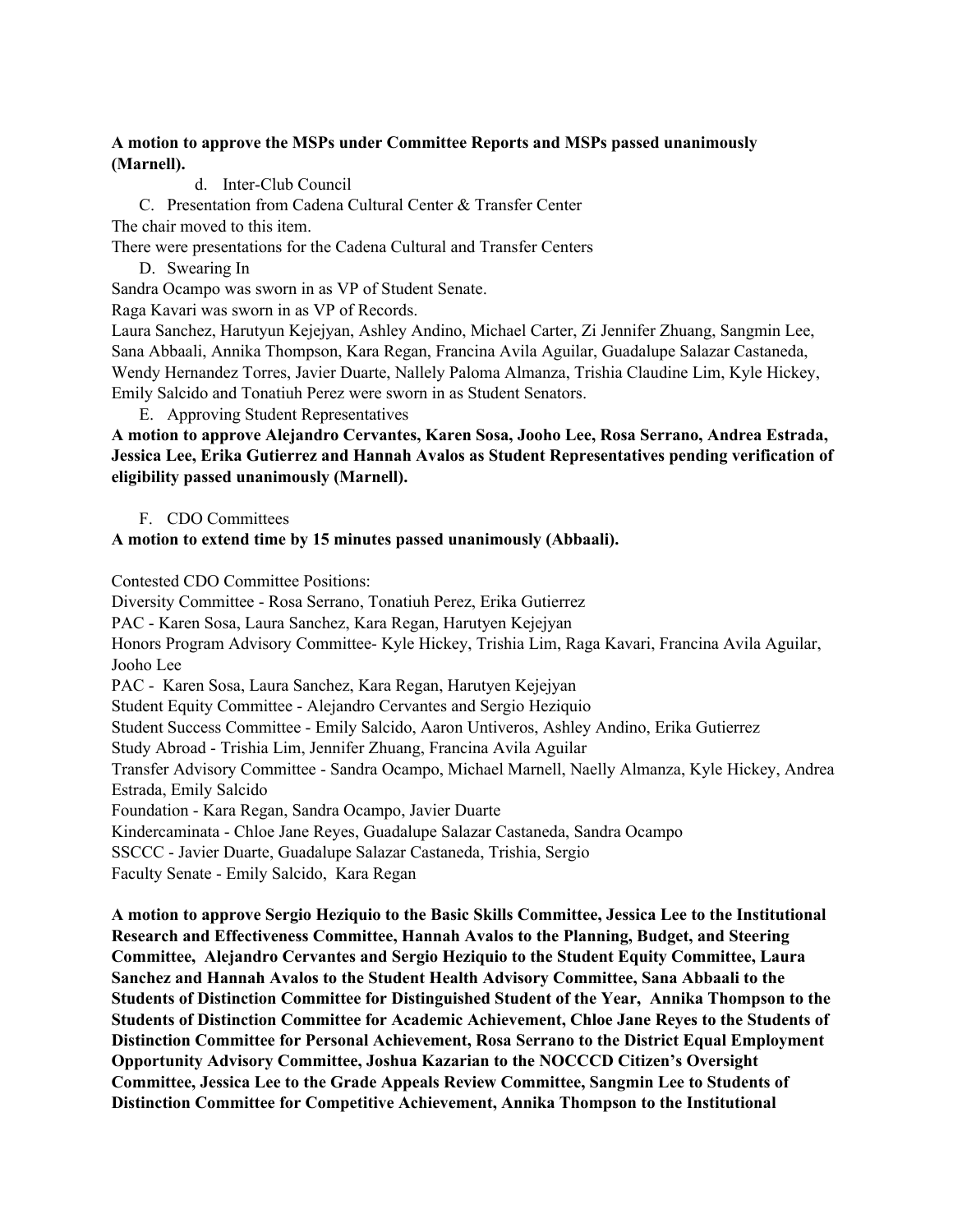#### **Integrity Committee, Laura Sanchez to the Students of Distinction Committee for Service Achievement passed unanimously (Perez).**

#### **A motion to extend time by 15 minutes passed unanimously (Marnell).**

G. What are MSPs? MSP stands for Motion, Second, and Pass.

#### **VII. ANNOUNCEMENTS**

The Great Shakeout will be taking place on October 18th at 10:18 AM. If you would like to volunteer to participate, please sign up in the AS Office. Latinx Student Forum will be taking place this week. New Senators should schedule an orientation with Stephanie. Writers and Readers Club will be having a What is Love event on the 28th.

#### **VIII. ADJOURNMENT: 3:30 PM**